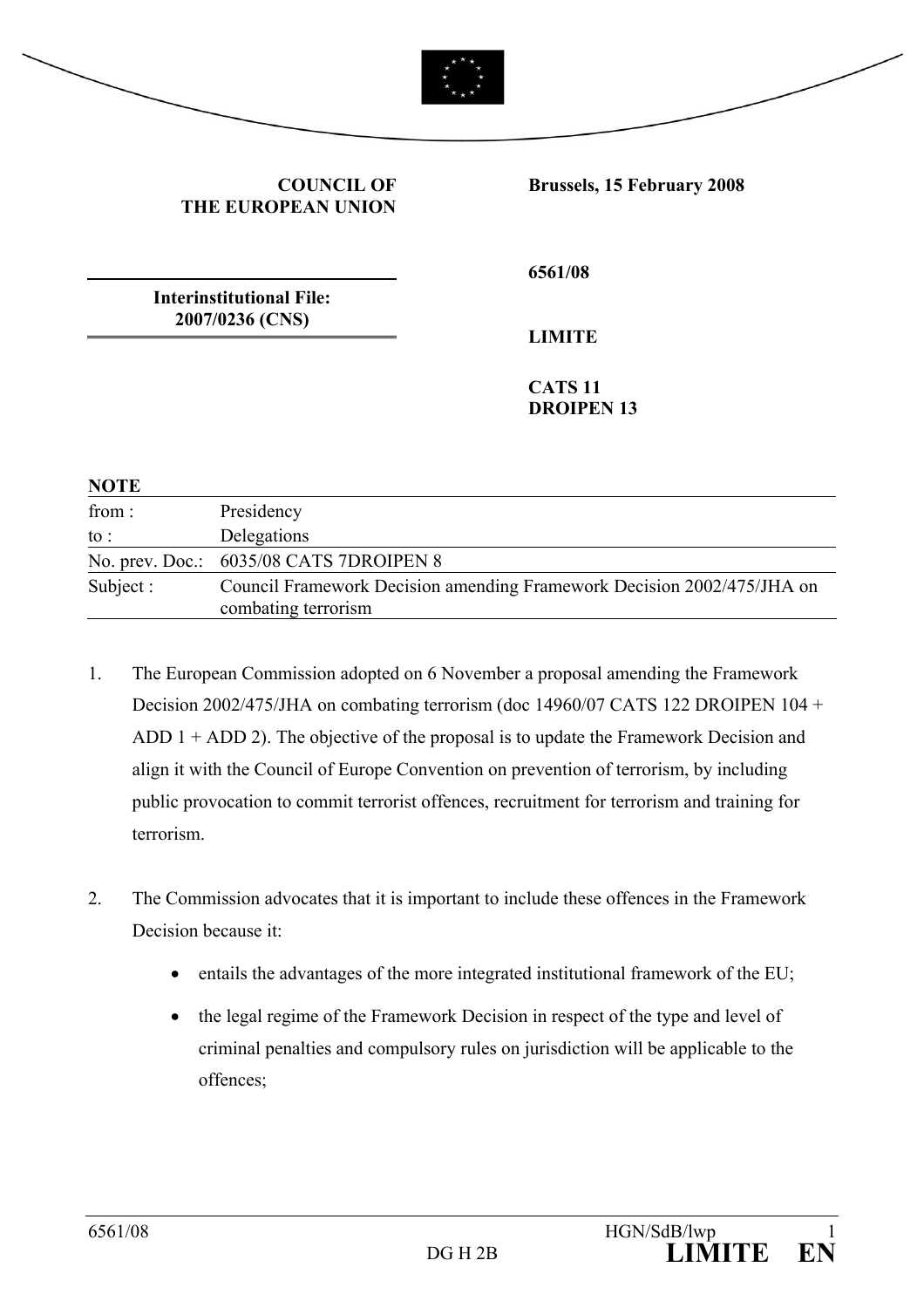- EU cooperation mechanisms (see for instance the Decision of 2005 on sending terrorist-related information to Europol and Eurojust) are triggered since they have as their scope of application the Framework Decision.
- 3. The Presidency considers that the proposal of the Commission is very important. It is however also very delicate, as admitted by the Commission, since it is situated on the borderline of fundamental rights and freedoms such as freedom of expression, assembly or of association and the right to respect for family life. It is therefore essential that the right balance is struck in the instrument.
- 4. A first discussion on the proposal has taken place during the Portuguese Presidency in CATS (21-22 November 2007), Coreper and Council (6-7 December 2007). The discussion continued during the CATS meeting of 6 February 2008.

# **1. The safeguards**

- 5. As the Framework Decision aligns itself on Articles 5, 6 and 7 of the Council of Europe Convention, the question arises whether the balance obtained in the negotiations of that Convention is maintained. This is in particular true as regards the conditions and safeguards under article 12 of that Convention. These safeguards relate to the respect for human rights and the principle of proportionality.
- 6. As for the EU framework :
	- (i) Safeguards are provided by the existing Framework Decision as such (see in particular recital 10 and Article 1(2)) and by the Treaty on European Union.
	- (ii) The proposal of the Commission contains in its preamble clear statements in relation to the intention of the Framework Decision (see in particular pre-ambular paragraphs 14 and 15).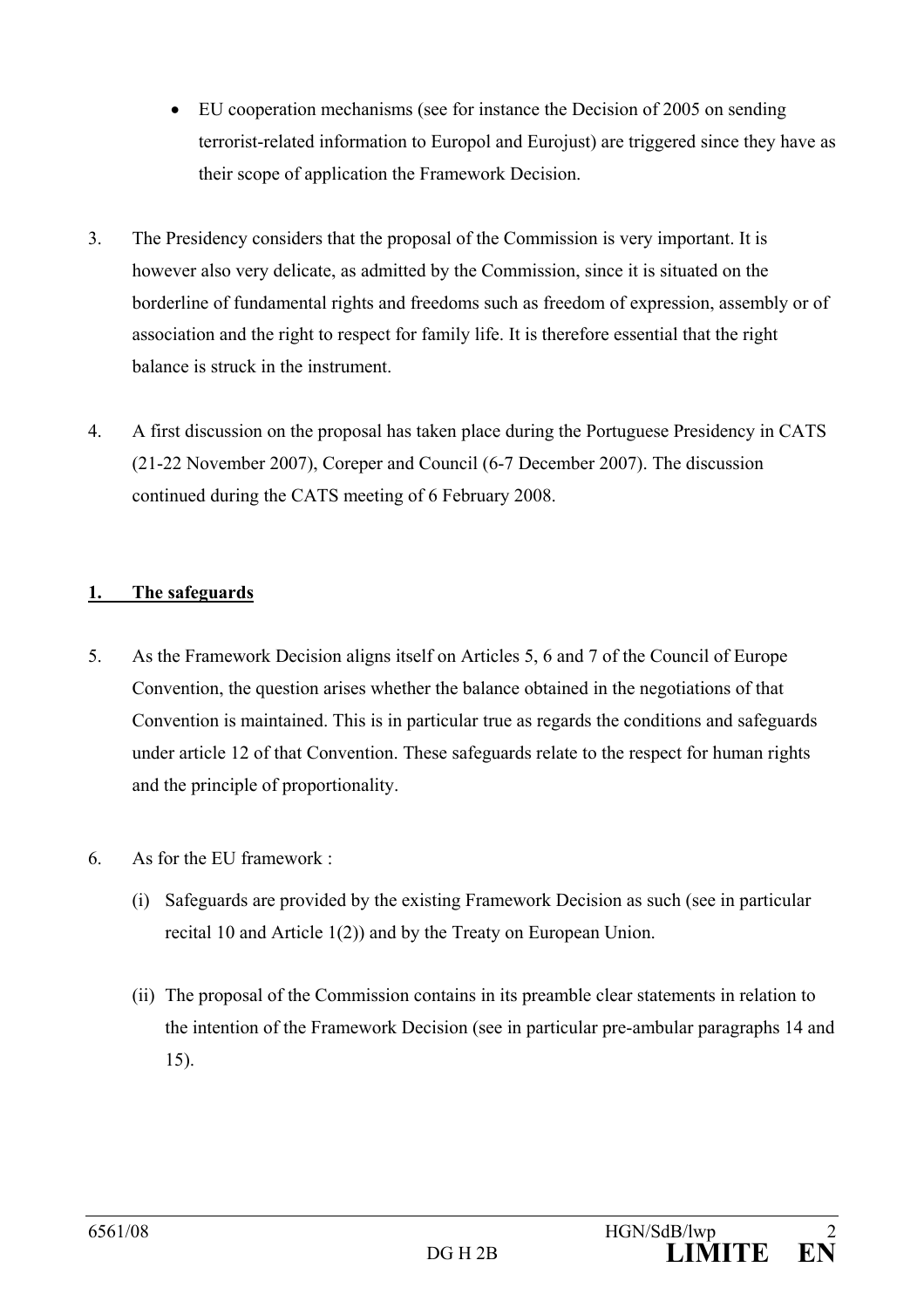7. Two additional clauses, already proposed during the CATS meeting of 6 February 2008, may be used to enhance these safeguards.

# **(a) New recital based on Article 12.2. of the Convention**

8. The Presidency already proposed a new recital, based on Article 12.2. of the Convention, worded as follows :

 *"The establishment, implementation and application of the criminalisation under the Framework Decision should be [proportional to the nature and circumstances of the offence] [subject to the principle of proportionality], with respect to the legitimate aims pursued and to their necessity in a democratic society, and should exclude any form of arbitrariness or discriminatory or racist treatment".* 

9. The Presidency is aware of the fact that the reference to the "principle of proportionality" in this context may not be entirely clear because of the fact that, in Community law, the "principle of proportionality" usually refers to a key limitation of the action of the Community (and, possibly, of the Union): this is not the meaning of the clause which is proposed here **<sup>1</sup>** . But we are here in the context of criminal law where in the Member States the principle has a specific meaning, usually because of constitutional provisions (see also Article 49 of the Charter of Fundamental Rights) **<sup>2</sup>** . The Presidency is also of the opinion that, in order to avoid giving the impression to alter the scope of the clause, the wording of the Convention of the Council of Europe should be kept as much as possible.

 **1** The "principle of proportionality" in its usual meaning in Community law is already referred to both in recital 9 of Framework Decision 2002/475/JHA and in recital 13 of the proposal of the Commission.

**<sup>2</sup>** The principle of proportionality in the proposed Recital would require that the power of procedure i.e. establishment, implementation and application of the criminalisation shall be proportional to the nature and circumstances of the offence while respecting the legitimate aims pursued and to their necessity in a democratic society, and should exclude any form of arbitrariness or discriminatory or racist treatment.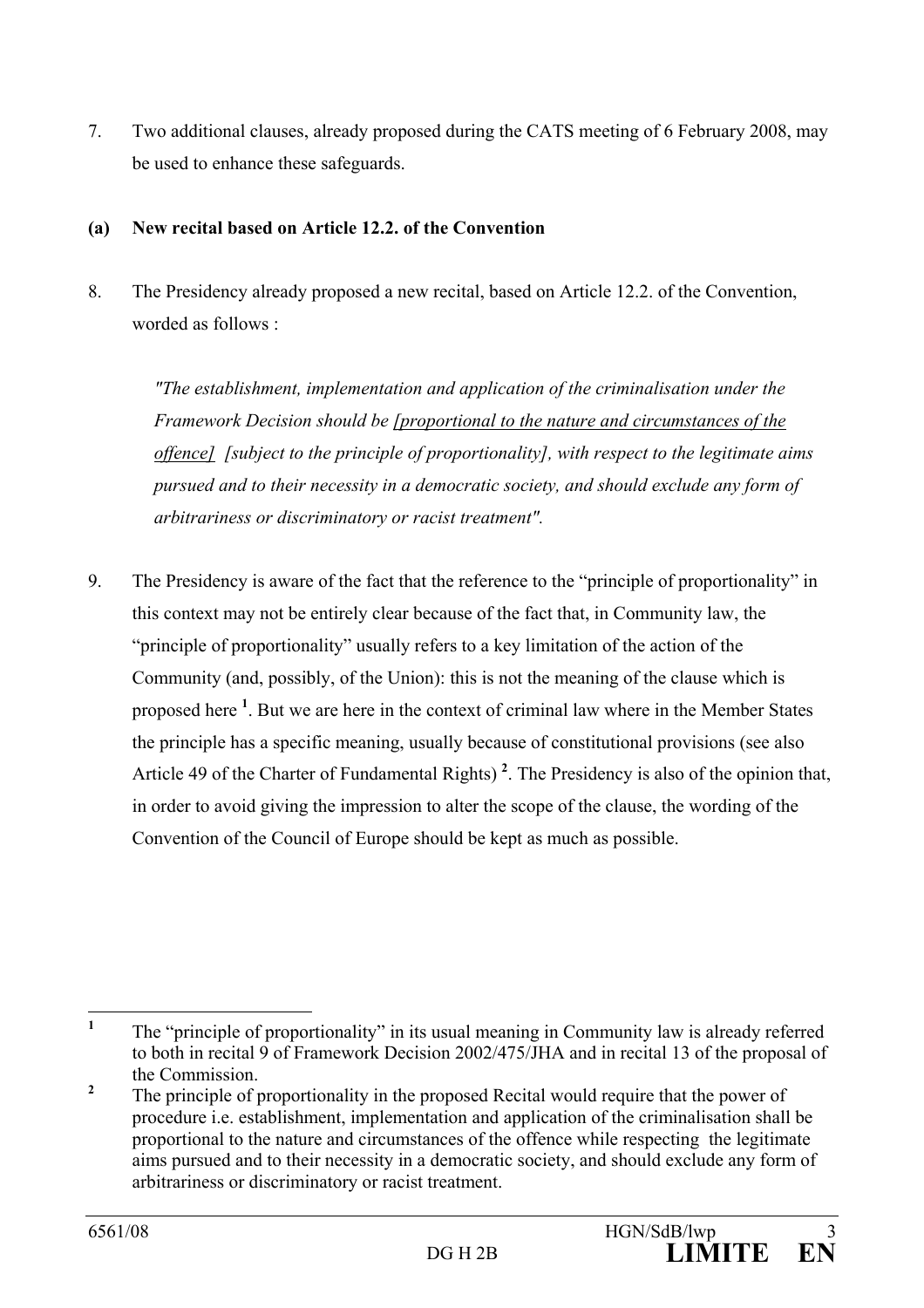10. A possible solution would be to keep the wording of Article 12.2. of the Convention but to replace "subject to the principle of proportionality" by "proportional to the nature and circumstances of the offence".

#### **(b) New article**

11. The Swedish delegation, supported by several delegations, suggested to add in the Framework Decision a new Article based on the provision found in the draft Framework Decision on combating certain forms and expressions of racism and xenophobia by means of criminal law, which would read as follows :

*"This Framework Decision shall not have the effect of requiring Member States to take measures in contradiction to fundamental principles relating to freedom of association and freedom of expression, in particular freedom of the press and the freedom of expression in other media as they result from constitutional traditions or rules governing the rights and responsibilities of, and the procedural guarantees for, the press or other media where these rules relate to the determination or limitation of liability."* 

### **(c) Conclusion**

12. In order to facilitate the discussion, the Presidency has prepared a table to compare the safeguards found in the Framework Decision and those found in the Convention of the Council of Europe (Annex 1).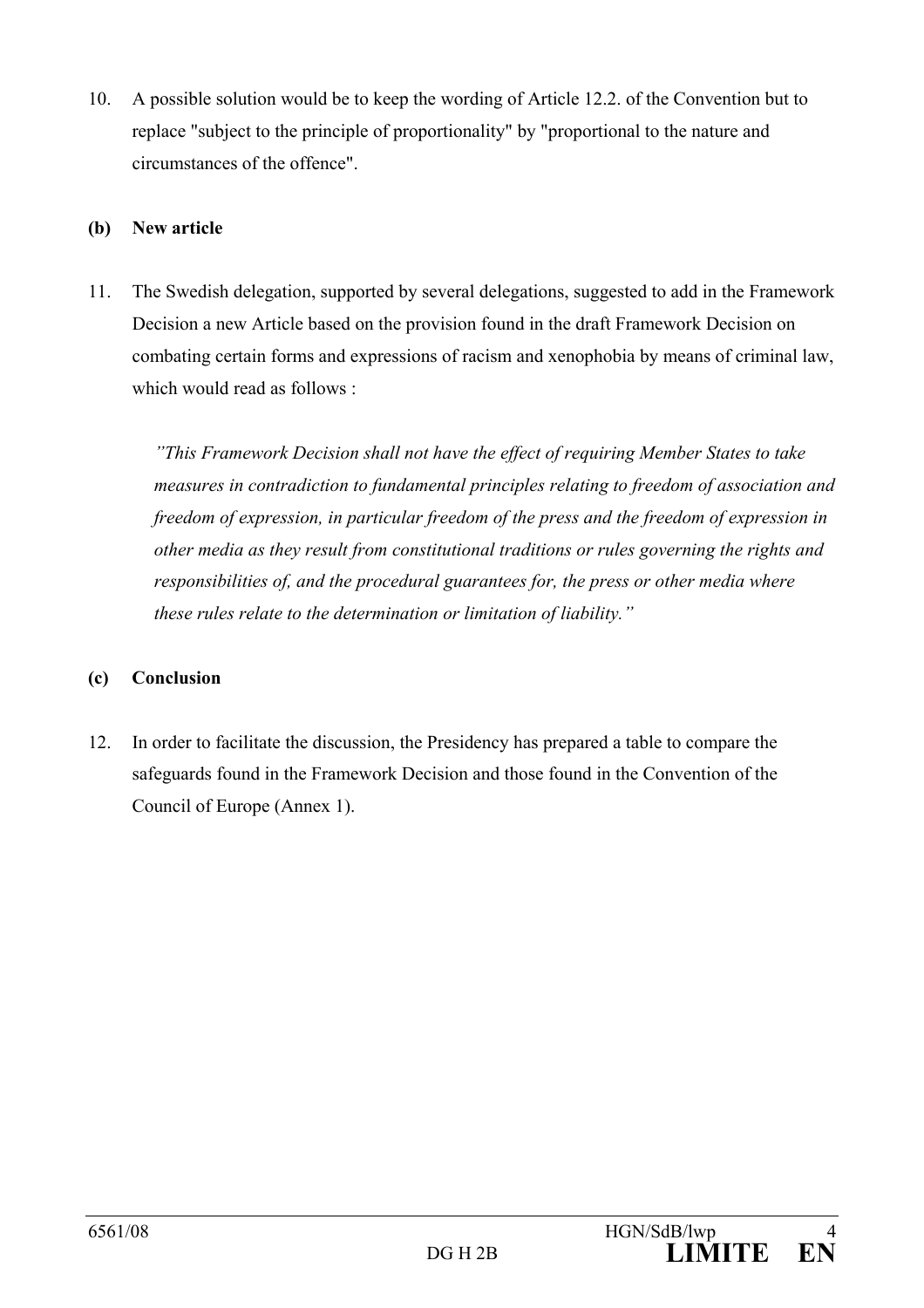- 13. Taking into consideration the sensitivity of the file and the pressure on the timing, the Presidency suggests to add :
	- the new recital based on Article 12.2. of the Convention, as it is currently proposed (possibly with the limited change suggested above)

AND

- the new article based on the provision found in the draft Framework Decision on combating certain forms and expressions of racism and xenophobia by means of criminal law

*Delegations are invited to agree on this proposal.* 

# **2. Definition of offences**

- 14. As already announced during the CATS meeting of 6 February 2008, the Presidency intends to deal, as a first step, only with the definition of the main offences contained in the proposal of the Commission ("public provocation", "recruitment" and "training"). In other words, the Presidency does not intend to discuss, at this point, other issues such as the application of Article 4 of the Framework Decision (inciting, aiding, or abetting, and attempting) or of Article 9 of the Convention (ancillary offences).
- 15. These three offences ("public provocation", "recruitment" and "training") correspond to Article 5 to 7 of the convention. The Presidency notes that BG, DK, FI, RO and SK have already ratified the Convention and that a further 20 Member States have signed it. Consequently, it would seem imperative, as already decided by the Council in December 2007, that the Union should not disturb the ratification process by altering the text of the incriminations in articles 5-7 of the Convention.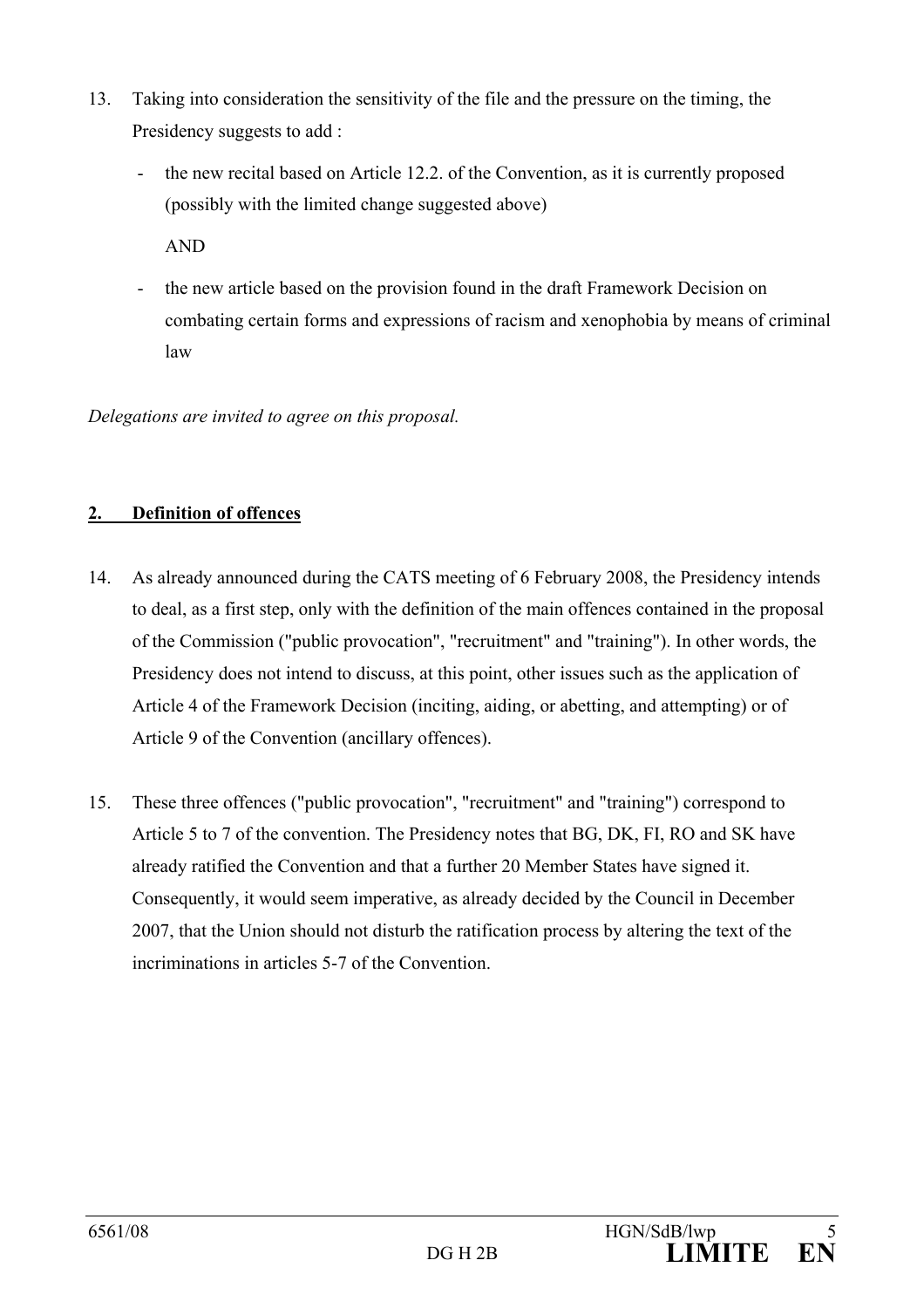- 16. Following the request made by some delegations during the CATS meeting of 6 February 2008, the Presidency, with the assistance of the Commission, has prepared the Annex in order to compare the scope of the proposal of the Commission with the scope of the Convention of the Council of Europe on the prevention on terrorism.
- 17. The difference in the scope of the two instruments is based on different approaches with regards to the concepts of "terrorist group" and "terrorist offence".

### **(a) Terrorist group**

18. The wording used for the definition of "recruitment" in the proposal of the Commission and in the Convention is not exactly the same because the Commission proposal relies on the notion of "terrorist group" and that of "direction of or participation in a terrorist group" contained in Article 2 of the Framework Decision which do not exist in the Convention.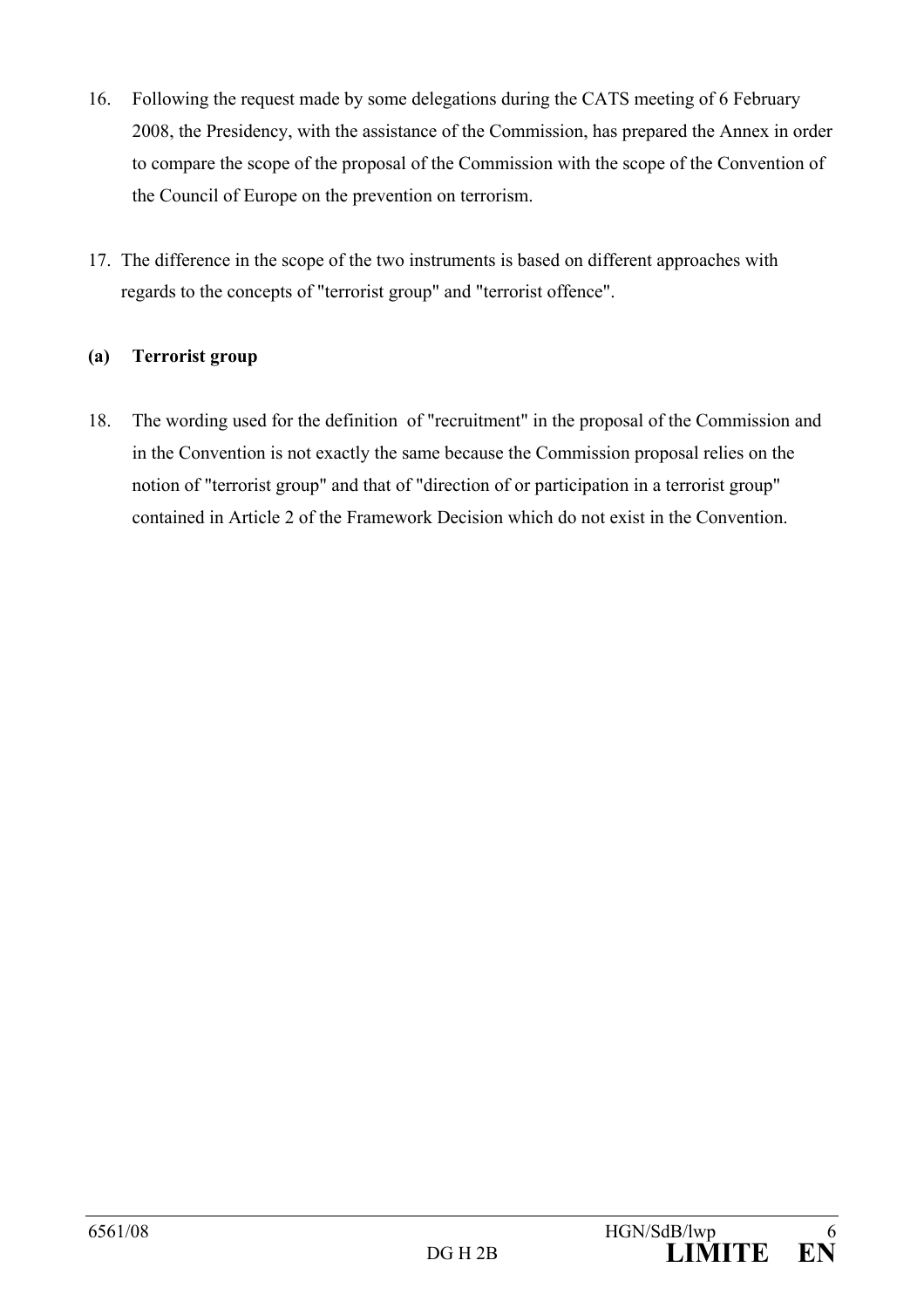| <b>Proposal for a Framework Decision</b>                                                                                                                                                                                                                                                                                      | <b>Convention on the Prevention of Terrorism</b>                                                                                                              |
|-------------------------------------------------------------------------------------------------------------------------------------------------------------------------------------------------------------------------------------------------------------------------------------------------------------------------------|---------------------------------------------------------------------------------------------------------------------------------------------------------------|
| Recruitment for terrorism $=$ to solicit another person                                                                                                                                                                                                                                                                       |                                                                                                                                                               |
| to commit a terrorist offence                                                                                                                                                                                                                                                                                                 | to commit a terrorist offence<br>$\sim$                                                                                                                       |
|                                                                                                                                                                                                                                                                                                                               | to participate in the commission of a<br>terrorist offence                                                                                                    |
| to direct a terrorist group<br>to participate in the activities of a terrorist<br>group, including by supplying information<br>or material resources, or by funding its<br>activities in any way, with knowledge of the<br>fact that such participation will contribute to<br>the criminal activities of the terrorist group. | to join an association or group, for the<br>purpose of contributing to the commission<br>of one or more terrorist offences by the<br>association or the group |

### **(b) Terrorist offence**

- 20. For the definition of "public provocation", "recruitment" and "training", both the Convention and the proposal of the Commission use the concept of "terrorist offence". However, the definition of the "terrorist offence" is different:
	- the Convention defines the "terrorist offence" ass any of the offences within the scope of and as defined in one of the ten conventions listed in the Appendix to the Convention;
	- the Framework Decision defines the "terrorist offence" in Article  $1(1)$  as a separate offence characterised by the perpetration of specific acts with a "terrorist" intention.
- 21. The table contained in the Annex is an attempt to compare the scope of the notion of "terrorist offence" in the two instruments. When making this comparison, one should keep in mind that all acts listed in the definition of the terrorist offence in the Framework Decision are subject to the existence of the "terrorist" intention.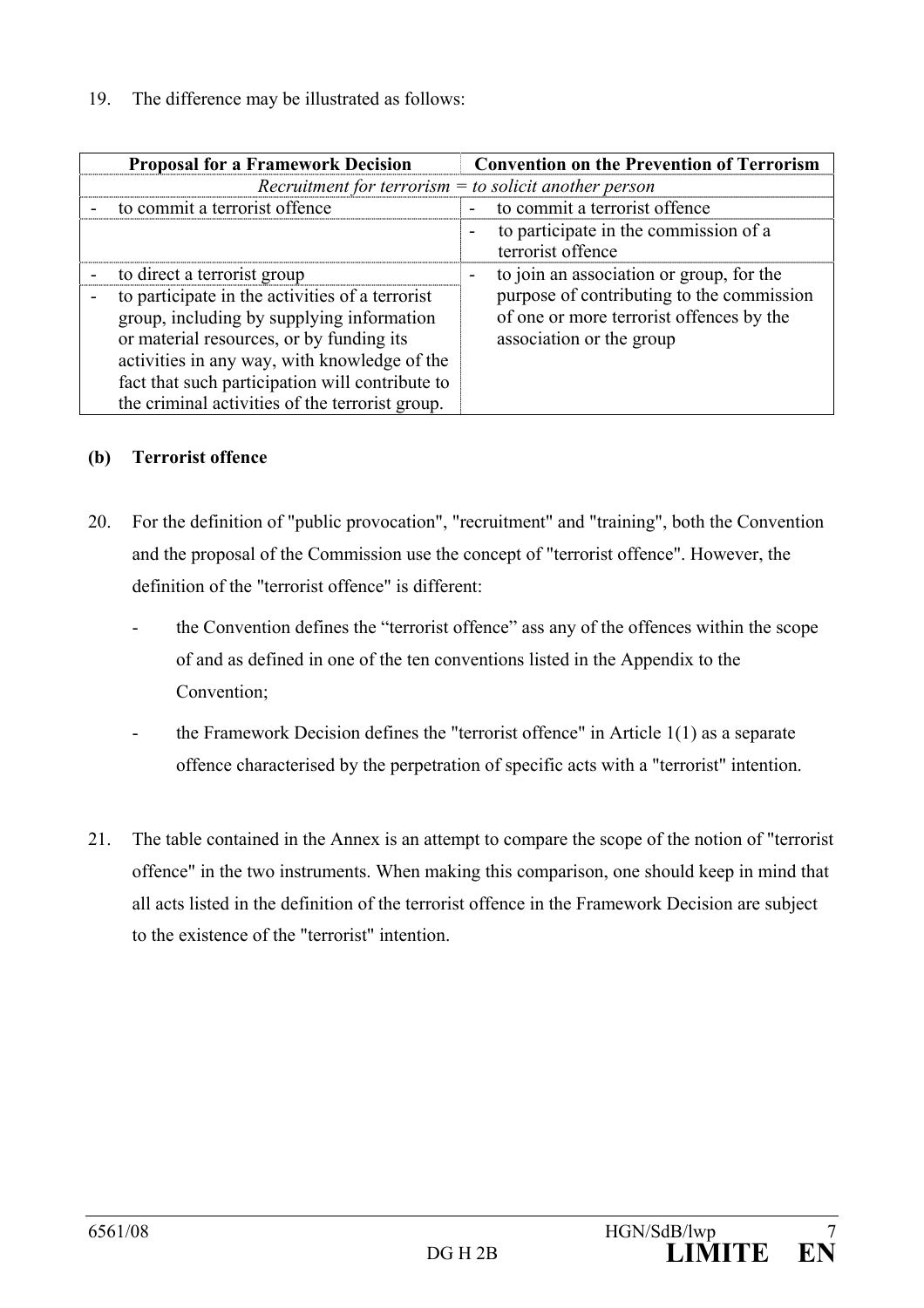#### **(c) Result of the comparison**

- 22. The comparison, both with regards to the notion of "terrorist offence" and that of "terrorist group", confirms that :
	- (i) the approach is not exactly the same in the Framework Decision and in the Convention;
	- (ii) however, when trying to illustrate the types of behaviour covered by each instrument, one finds that the result is very similar;
	- (iii) but, even when considering the result in terms of concrete acts to be covered, it is impossible to conclude that there will be in all circumstances no differences whatsoever: on some limited aspects, the Framework Decision as proposed by the Commission might possibly be slightly wider and it might be slightly more limited on other aspects (including because of the "terrorist" intention required in the Framework Decision). However, it would seem to the Presidency that any such possible difference is in any case tempered by differences in legal systems, legislative technique and judge made discretions. Therefore, the Presidency considers this to be negligible for purposes of adopting the text.
- 23. The only solution to avoid any possible difference would be to incorporate word by word the definitions of the convention. This, however, would affect the consistency of the EU legislation because it would mean that the notion of "terrorist offence" and that of "terrorist group" have more than one meaning.
- 24. The Presidency therefore suggests :
	- a. to maintain the approach proposed by the Commission and therefore to rely on the notion of "terrorist group" and that of "terrorist offence" of the Framework Decision
	- b. within the limits set by this approach, to identify possible improvements of the definitions. Any such improvement may however not jeopardise the ratification process of the Convention and must be compatible with this aim.

*Delegations are invited to agree on this proposal.*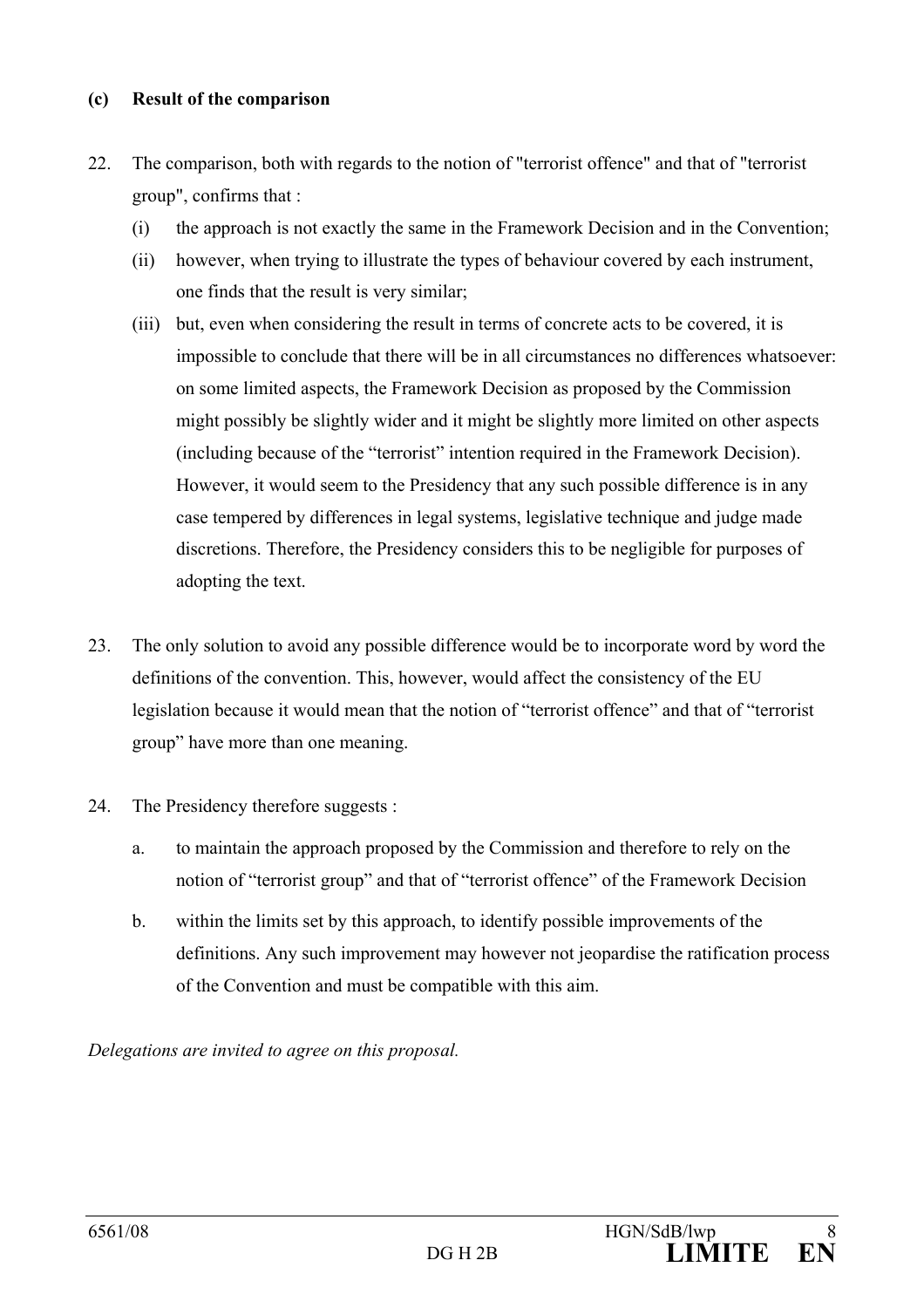#### **(d) Possible improvements within the limits of the approach proposed by the Commission**

25. In order to ensure such improvement, the Presidency submits the following issues for discussion and invite delegations to submit other ideas:

#### **d.1. "Recruitment"**

26. Compared to the Convention, the wording "to participate in the commission of a terrorist offence" is missing in the definition of "recruitment" as proposed by the Commission and the reason of this omission is not obvious. If this part were to be added, the definition could be worded as follows:

*"recruitment for terrorism" means to solicit another person :* 

- *to commit or to participate in the commission of one of the acts listed in Article 1(1), or*
- *to commit one of the acts listed in Article 2(2).*

*Delegations are invited to comment on this option.* 

### **d.2. "Threatening" as part of the scope of "recruitment" and "training"**

- 27. Article 1(1) of the Framework Decision contains a list of acts which are considered as a terrorist offence when committed under certain conditions:
	- Article 1(1)(a) to (h) refer to various "material acts" (hostage taking, seizure of aircraft, ...)
	- Article  $1(1)(i)$  refer to the act of "threatening to commit one of the acts referred to in (a) to  $(h)$ ".
- 28. In the scope of its definition of "public provocation", the Commission includes acts listed in Article  $1(1)(a)$  to (h) but excludes the act of "threatening" (Article  $1(1)(i)$ ). The need for such exclusion seems obvious.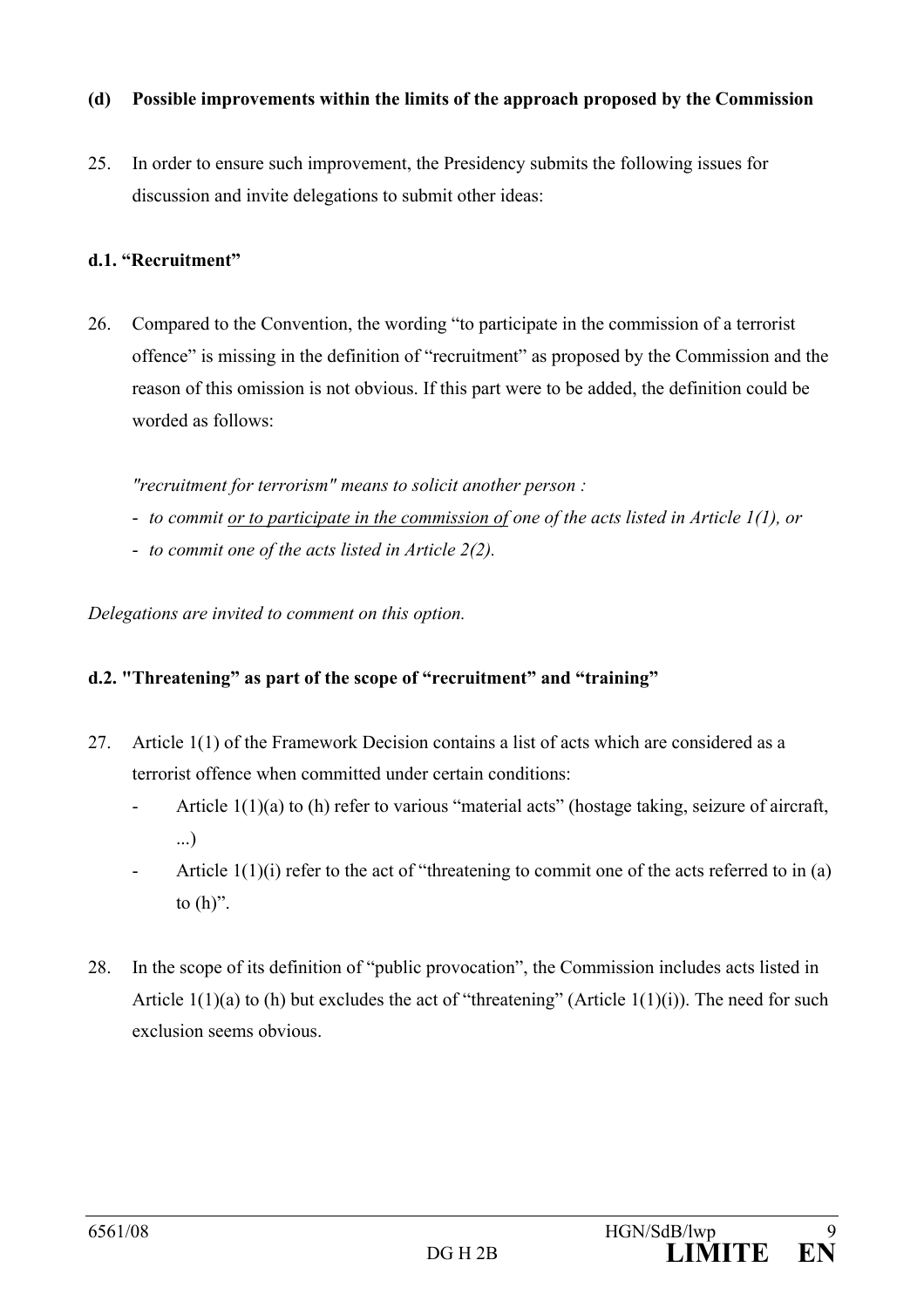29. The question arises as to whether Article  $1(1)(i)$  should be maintained, as it is the case in the proposal of the Commission, in the scope of the definition of "recruitment" and "training".

\_\_\_\_\_\_\_\_\_\_\_\_\_

*Delegations are invited to comment on this option.*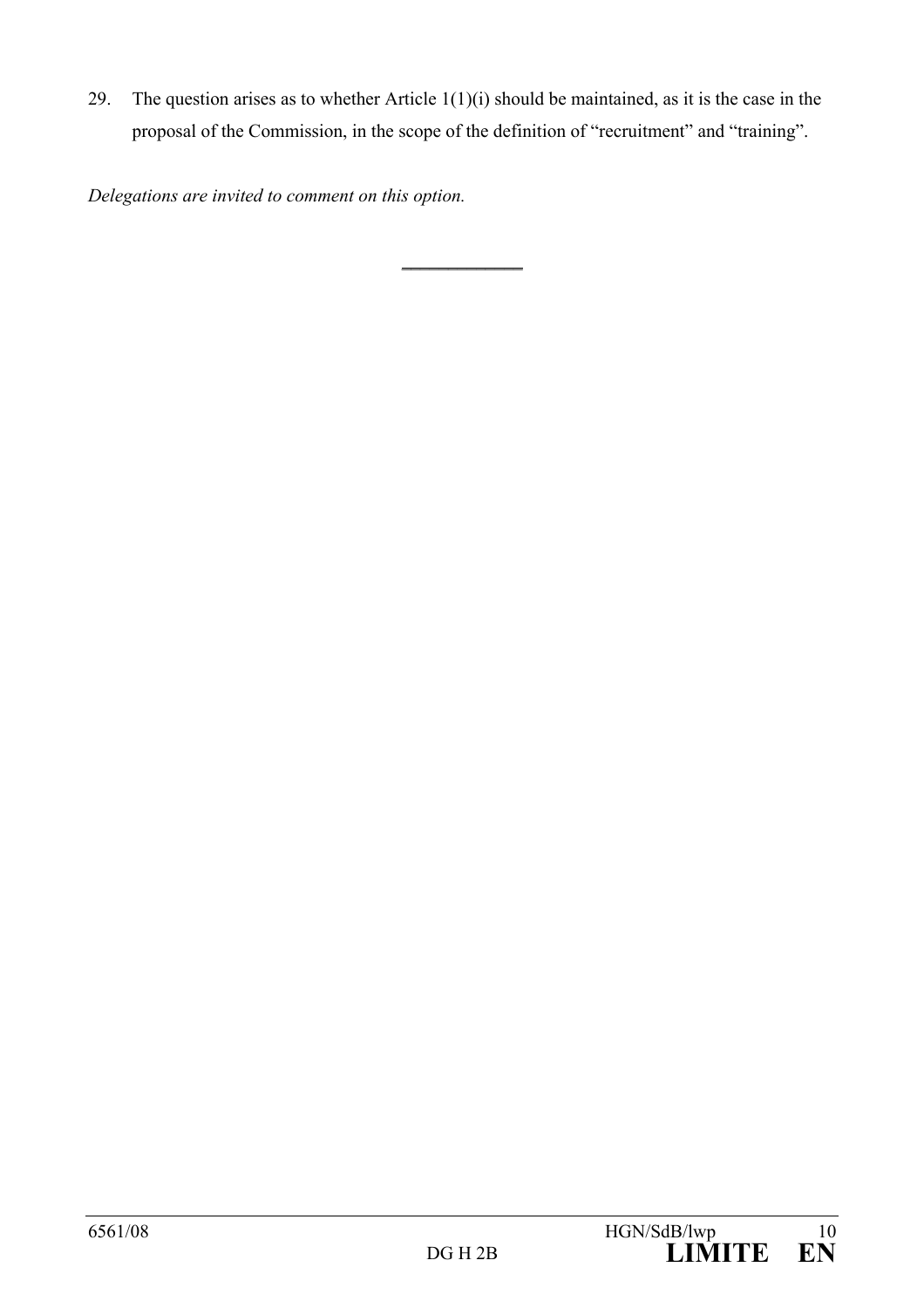# Comparison on "safeguards"

| <b>Framework Decision 2002/475/JHA</b>                                                            | <b>Convention of the Council of Europe</b>                                                              |
|---------------------------------------------------------------------------------------------------|---------------------------------------------------------------------------------------------------------|
| <b>Recitals</b>                                                                                   | Preamble                                                                                                |
| 1. The European Union is founded on the universal                                                 |                                                                                                         |
| values of human dignity, liberty, equality and                                                    |                                                                                                         |
| solidarity, respect for human rights and fundamental                                              |                                                                                                         |
| freedoms. It is based on the principle of democracy                                               |                                                                                                         |
| and the principle of the rule of law, principles which                                            |                                                                                                         |
| are common to the Member States.                                                                  |                                                                                                         |
| 10. This Framework Decision respects fundamental                                                  | Recalling the need to strengthen the fight against                                                      |
| rights as guaranteed by the European Convention for                                               | terrorism and reaffirming that all measures taken to                                                    |
| the Protection of Human Rights and Fundamental                                                    | prevent or suppress terrorist offences have to respect                                                  |
| Freedoms and as they emerge from the constitutional                                               | the rule of law and democratic values, human rights                                                     |
| traditions common to the Member States as principles                                              | and fundamental freedoms as well as other provisions                                                    |
| of Community law. The Union observes the                                                          | of international law, including, where applicable,                                                      |
| principles recognised by Article 6(2) of the Treaty on                                            | international humanitarian law;                                                                         |
| European Union and reflected in the Charter of                                                    |                                                                                                         |
| Fundamental Rights of the European Union, notably                                                 |                                                                                                         |
| Chapter VI thereof. Nothing in this Framework<br>Decision may be interpreted as being intended to |                                                                                                         |
| reduce or restrict fundamental rights or freedoms                                                 |                                                                                                         |
| such as the right to strike, freedom of assembly, of                                              |                                                                                                         |
| association or of expression, including the right of                                              |                                                                                                         |
| everyone to form and to join trade unions with others                                             |                                                                                                         |
| for the protection of his or her interests and the                                                |                                                                                                         |
| related right to demonstrate.                                                                     |                                                                                                         |
| 11. Actions by armed forces during periods of armed                                               |                                                                                                         |
| conflict, which are governed by international                                                     |                                                                                                         |
| humanitarian law within the meaning of these terms                                                |                                                                                                         |
| under that law, and, inasmuch as they are governed                                                |                                                                                                         |
| by other rules of international law, actions by the                                               |                                                                                                         |
| armed forces of a State in the exercise of their official                                         |                                                                                                         |
| duties are not governed by this Framework Decision,                                               |                                                                                                         |
| <b>Articles</b>                                                                                   | <b>Articles</b>                                                                                         |
| Art. 1.2. This Framework Decision shall nothave the                                               | Art. 12.1 Each Party shall ensure that the                                                              |
| effect of altering the obligation to respect                                                      | establishment, implementation and application of the                                                    |
| fundamental rights and fundamental legal principles                                               | criminalisation under Articles 5 to 7 and 9 of this                                                     |
| as enshrined in Article 6 of the Treaty on European                                               | Convention are carried out while respecting human                                                       |
| Union.                                                                                            | rights obligations, in particular the right to freedom                                                  |
|                                                                                                   | of expression, freedom of association and freedom of                                                    |
|                                                                                                   | religion, as set forth in, where applicable to that                                                     |
|                                                                                                   | Party, the Convention for the Protection of Human                                                       |
|                                                                                                   | Rights and Fundamental Freedoms, the International<br>Covenant on Civil and Political Rights, and other |
|                                                                                                   | obligations under international law.                                                                    |
|                                                                                                   |                                                                                                         |
|                                                                                                   |                                                                                                         |
|                                                                                                   |                                                                                                         |
|                                                                                                   |                                                                                                         |
|                                                                                                   |                                                                                                         |
|                                                                                                   |                                                                                                         |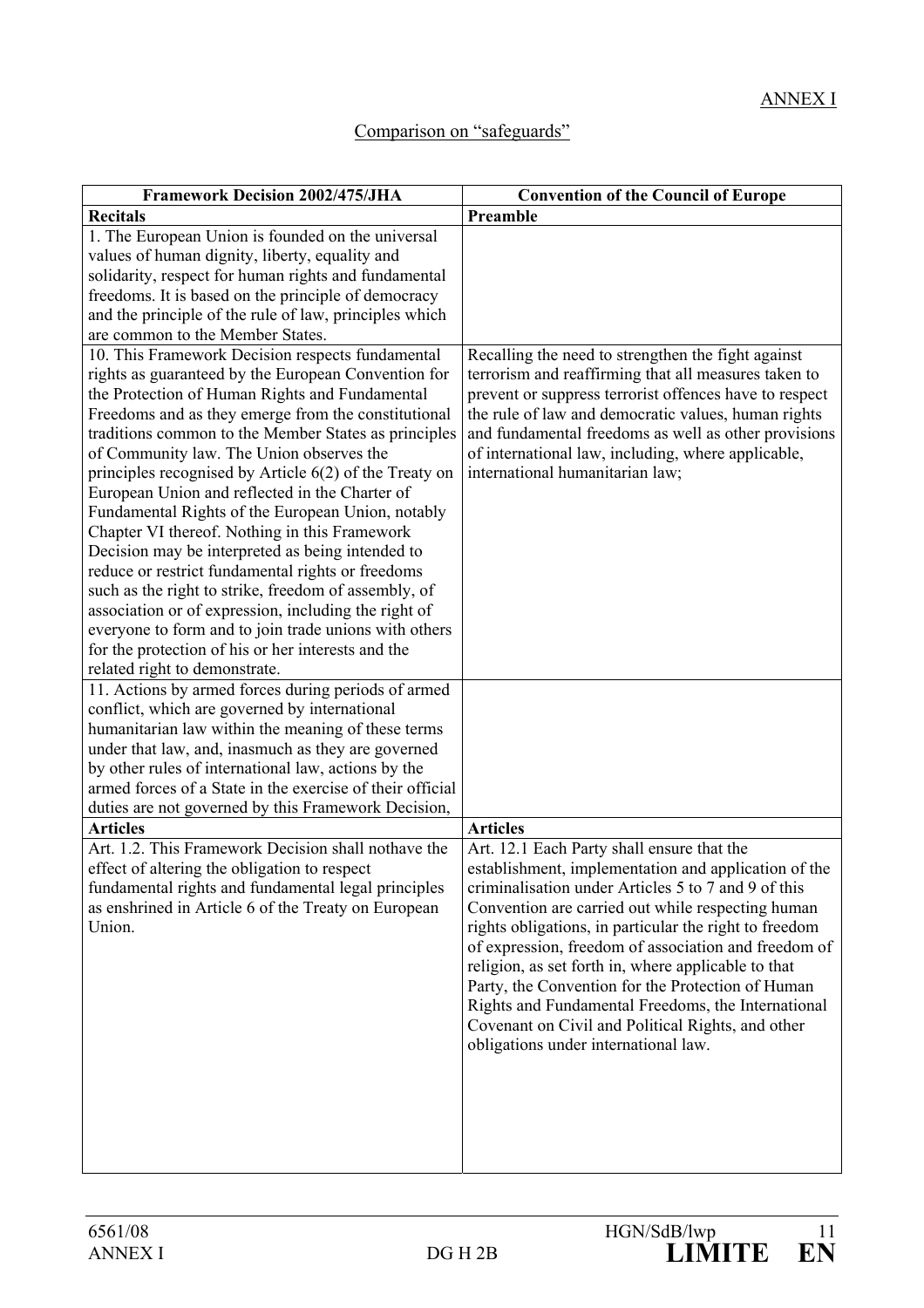| FD amending Framework Decision 2002/475/JHA              |                                                        |
|----------------------------------------------------------|--------------------------------------------------------|
| <b>Recitals</b>                                          |                                                        |
| (14) The Union observes the principles recognised        |                                                        |
| by Article 6(2) of the Treaty on European Union and      |                                                        |
| reflected in the Charter of Fundamental Rights of the    |                                                        |
| European Union, notably Chapters II and VI thereof.      |                                                        |
| Nothing in this Framework Decision may be                |                                                        |
| interpreted as being intended to reduce or restrict      |                                                        |
| fundamental rights or freedoms such as freedom of        |                                                        |
| expression, assembly, or of association, the right to    |                                                        |
| respect for private and family life, including the right |                                                        |
| to respect of the confidentiality of correspondence.     |                                                        |
| (15) Public provocation to commit terrorist              |                                                        |
| offences, recruitment for terrorism and training for     |                                                        |
| terrorism are intentional crimes. Therefore, nothing     |                                                        |
| in this Framework Decision may be interpreted as         |                                                        |
| being intended to reduce or restrict the dissemination   |                                                        |
| of information for scientific, academic or reporting     |                                                        |
| purposes. The expression of radical, polemic or          |                                                        |
| controversial views in the public debate on sensitive    |                                                        |
| political questions, including terrorism, falls outside  |                                                        |
| the scope of this Framework Decision and, in             |                                                        |
| particular, of the definition of public provocation to   |                                                        |
| commit terrorist offences,                               |                                                        |
| Possible new recital:                                    | Art. 12.2. The establishment, implementation and       |
| "The establishment, implementation and application       | application of the criminalisation under Articles 5 to |
| of the criminalisation under the Framework Decision      | 7 and 9 of this Convention should furthermore be       |
| should be [proportional to the nature and                | subject to the principle of proportionality, with      |
| circumstances of the offence] [subject to the            | respect to the legitimate aims pursued and to their    |
| principle of proportionality], with respect to the       | necessity in a democratic society, and should exclude  |
| legitimate aims pursued and to their necessity in a      | any form of arbitrariness or discriminatory or racist  |
| democratic society, and should exclude any form of       | treatment.                                             |
| arbitrariness or discriminatory or racist treatment".    |                                                        |
| <b>Articles</b>                                          |                                                        |
| Possible new article (or new paragraph inserted in       |                                                        |
| Article $1$ ) = Swedish proposal                         |                                                        |
| "This Framework Decision shall not have the effect       |                                                        |
| of requiring Member States to take measures in           |                                                        |
| contradiction to fundamental principles relating to      |                                                        |
| freedom of association and freedom of expression, in     |                                                        |
| particular freedom of the press and the freedom of       |                                                        |
| expression in other media as they result from            |                                                        |
| constitutional traditions or rules governing the rights  |                                                        |
| and responsibilities of, and the procedural guarantees   |                                                        |
| for, the press or other media where these rules relate   |                                                        |
| to the determination or limitation of liability."        |                                                        |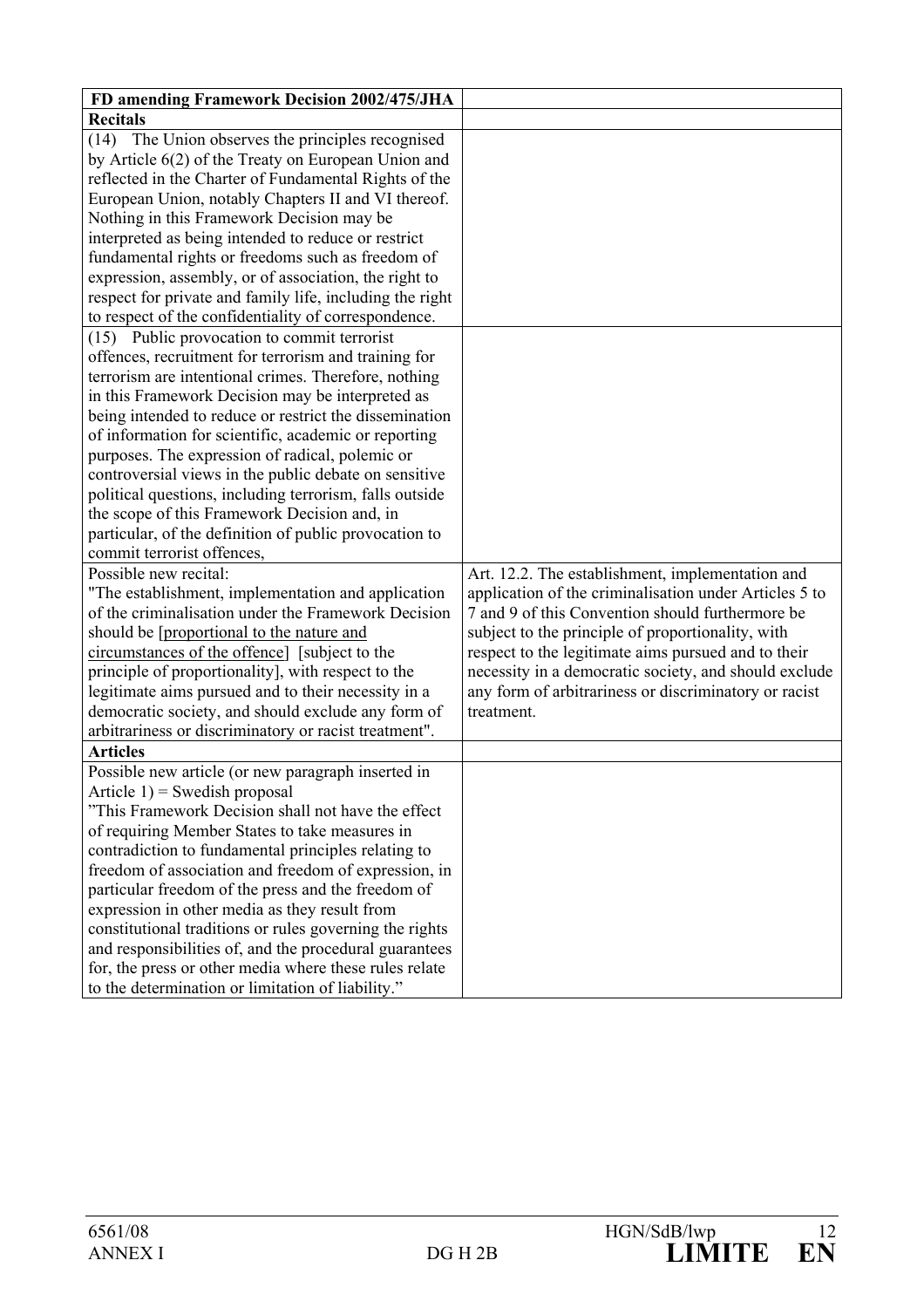#### Comparison on the scope of the "terrorist offence"

| <b>Art. 1.1 Framework Decision</b>                                                                                                                                                                                                                                                                                                                                                                                                                                                                                                                                                                                                               | <b>Conventions referred to in the CoE Convention</b>                                                                                                                                                                                                                                                                                                                                                                                                                                      |                                                  |
|--------------------------------------------------------------------------------------------------------------------------------------------------------------------------------------------------------------------------------------------------------------------------------------------------------------------------------------------------------------------------------------------------------------------------------------------------------------------------------------------------------------------------------------------------------------------------------------------------------------------------------------------------|-------------------------------------------------------------------------------------------------------------------------------------------------------------------------------------------------------------------------------------------------------------------------------------------------------------------------------------------------------------------------------------------------------------------------------------------------------------------------------------------|--------------------------------------------------|
|                                                                                                                                                                                                                                                                                                                                                                                                                                                                                                                                                                                                                                                  | <b>Offences</b>                                                                                                                                                                                                                                                                                                                                                                                                                                                                           | Ref.                                             |
| Intentional acts referred to below in points (a) to (i),<br>as defined as offences under national law, which,<br>given their nature or context, may seriously damage<br>a country or an international organisation where<br>committed with the aim of:<br>seriously intimidating a population, or<br>unduly compelling a Government or<br>international organisation to perform or abstain<br>from performing any act, or<br>seriously destabilising or destroying the<br>fundamental political, constitutional, economic<br>or social structures of a country or an<br>international organisation, shall be deemed to<br>be terrorist offences: |                                                                                                                                                                                                                                                                                                                                                                                                                                                                                           |                                                  |
| (a) attacks upon a person's life which may cause<br>death;<br>(b) attacks upon the physical integrity of a person;                                                                                                                                                                                                                                                                                                                                                                                                                                                                                                                               | Any person commits an offence if he unlawfully and intentionally, using any device, substance or weapon:<br>1. performs an act of violence against a person at an airport serving international civil aviation which causes or<br>is likely to cause serious injury or death.<br>$($ )                                                                                                                                                                                                    | C6 - (nouvel<br>art. $1.1$ bis)                  |
|                                                                                                                                                                                                                                                                                                                                                                                                                                                                                                                                                                                                                                                  | Any person commits an offence if that person unlawfully and intentionally:<br>$(\ldots)$<br>(b) performs an act of violence against a person on board / a fixed platform / a ship / an aircraft / if that act is<br>likely to endanger its safety; or<br>$\left(\ldots\right)$<br>(e) injures or kills any person in connection with the commission or the attempted commission of any of the<br>offences set forth in subparagraphs /=offences related to "fixed platforms" and "ships"] | $C2$ - Art. 1<br>C7 - Art. 3.1<br>C8 - Art. 2.1. |



**<sup>1</sup>** See list at the end of the document.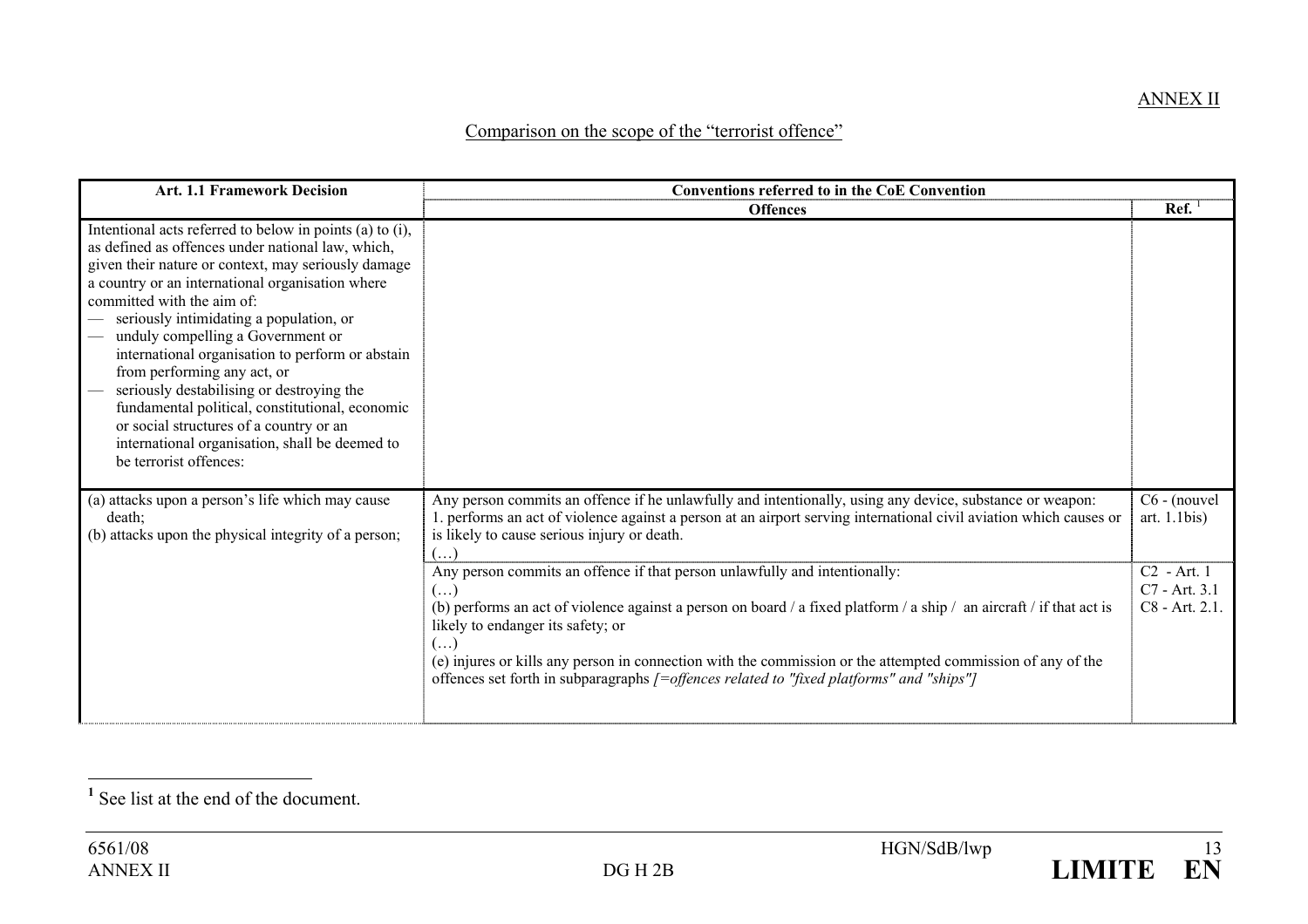| <b>Art. 1.1 Framework Decision</b>                                                                                                           | Conventions referred to in the CoE Convention                                                                                                                                                                                                                                                                                                                                                                                                                                                                                                                                                |                            |  |
|----------------------------------------------------------------------------------------------------------------------------------------------|----------------------------------------------------------------------------------------------------------------------------------------------------------------------------------------------------------------------------------------------------------------------------------------------------------------------------------------------------------------------------------------------------------------------------------------------------------------------------------------------------------------------------------------------------------------------------------------------|----------------------------|--|
|                                                                                                                                              | <b>Offences</b>                                                                                                                                                                                                                                                                                                                                                                                                                                                                                                                                                                              | $\text{Ref.}^1$            |  |
|                                                                                                                                              | The intentional commission of:<br>(a) A murder, kidnapping or other attack upon the person or liberty of an internationally protected person;                                                                                                                                                                                                                                                                                                                                                                                                                                                | $C3 - Art 2.1$<br>(a)      |  |
|                                                                                                                                              | The intentional commission of:<br>(a) an act without lawful authority which constitutes the receipt, possession, use, transfer, alteration, disposal<br>or dispersal of nuclear material and which causes or is likely to cause death or serious injury to any<br>person or substantial damage to property;                                                                                                                                                                                                                                                                                  | C5-Article<br>7.1          |  |
| (c) kidnapping or hostage taking;                                                                                                            | The intentional commission of:<br>(a) A murder, kidnapping or other attack upon the person or liberty of an internationally protected person;<br>b) A violent attack upon the official premises, the private accommodation or the means of transport of an<br>internationally protected person likely to endanger his person or liberty;<br>(c) A threat to commit any such attack;                                                                                                                                                                                                          | $C3 - Art. 2.1$ .          |  |
|                                                                                                                                              | Any person who seizes or detains and threatens to kill, to injure or to continue to detain another person<br>(hereinafter referred to as the "hostage") in order to compel a third party, namely, a State, an international<br>intergovernmental organization, a natural or juridical person, or a group of persons, to do or abstain from<br>doing any act as an explicit or implicit condition for the release of the hostage commits the offence of taking of<br>hostages ("hostage-taking") within the meaning of this Convention.                                                       | C <sub>4</sub> - Art. 1.1. |  |
| (d) causing extensive destruction to (see below)<br>likely to endanger human life or result in major<br>economic loss                        |                                                                                                                                                                                                                                                                                                                                                                                                                                                                                                                                                                                              |                            |  |
| - a Government or public facility, an<br>infrastructure facility, including an<br>information system, a public place or private<br>property; | Any person commits an offence within the meaning of this Convention if that person unlawfully and<br>intentionally delivers, places, discharges or detonates an explosive or other lethal device in, into or against a<br>place of public use, a State or government facility, a public transportation system or an infrastructure facility:<br>1. With the intent to cause death or serious bodily injury; or<br>2. With the intent to cause extensive destruction of such a place, facility or system, where such destruction<br>results in or is likely to result in major economic loss. | $C9 - Art. 2.1$            |  |

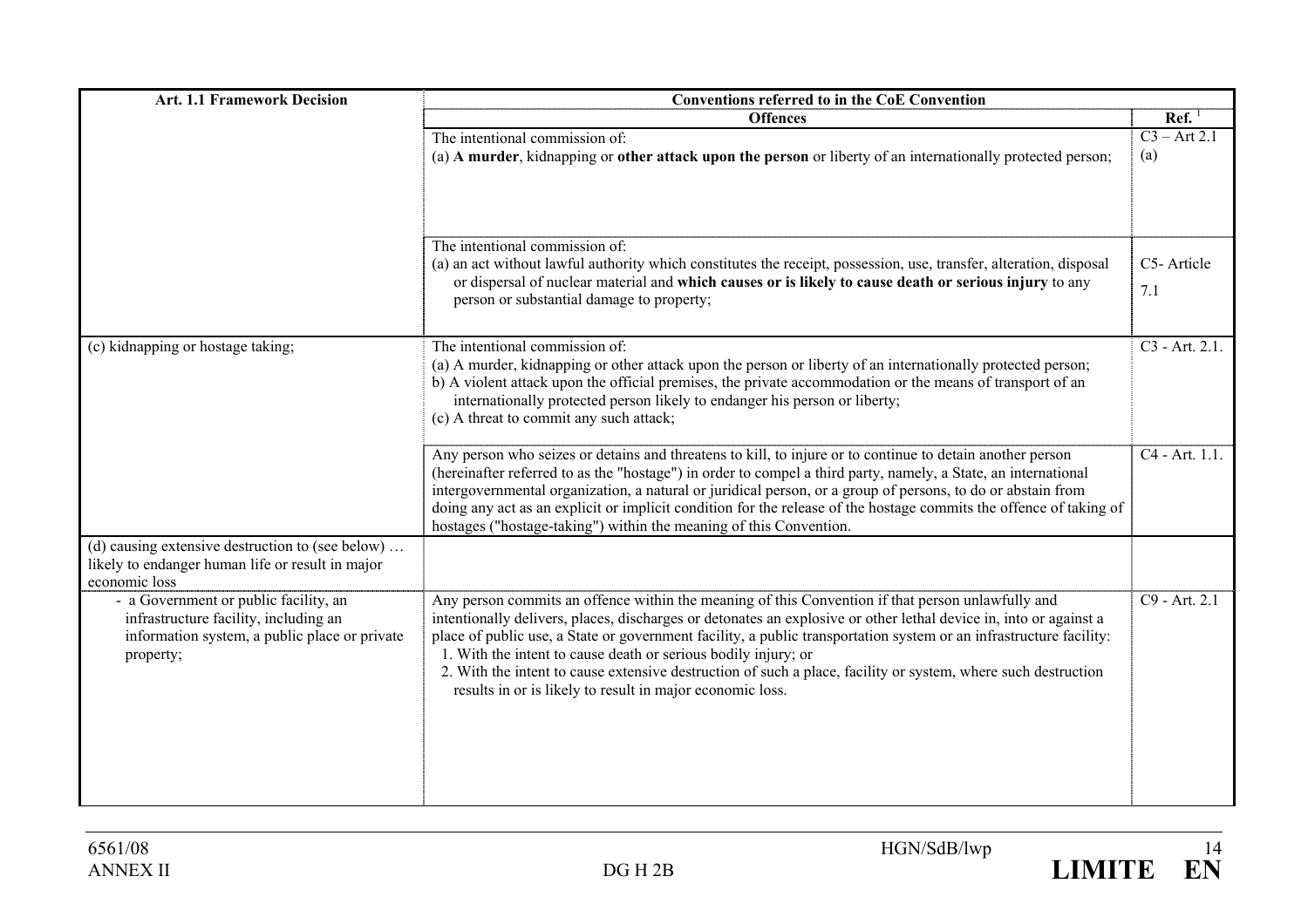| <b>Art. 1.1 Framework Decision</b>                      | Conventions referred to in the CoE Convention                                                                                                                                                                                                                                                                 |                                 |
|---------------------------------------------------------|---------------------------------------------------------------------------------------------------------------------------------------------------------------------------------------------------------------------------------------------------------------------------------------------------------------|---------------------------------|
|                                                         | <b>Offences</b>                                                                                                                                                                                                                                                                                               | Ref.                            |
| - a transport system,                                   | 1. Any person commits an offence if he unlawfully and intentionally:<br>$(\ldots)$                                                                                                                                                                                                                            | C <sub>2</sub> - Art. 1.        |
|                                                         | (b) destroys an aircraft in service or causes damage to such an aircraft which renders it incapable of flight or<br>which is likely to endanger its safety in flight; or                                                                                                                                      |                                 |
|                                                         | (c) places or causes to be placed on an aircraft in service, by any means whatsoever, a device or substance<br>which is likely to destroy that aircraft, or to cause damage to it which renders it incapable of flight, or to<br>cause damage to it which is likely to endanger its safety in flight; or      |                                 |
|                                                         | (d) destroys or damages air navigation facilities or interferes with their operation, if any such act is likely to<br>endanger the safety of aircraft in flight; or                                                                                                                                           |                                 |
|                                                         | (e) communicates information which he knows to be false, thereby endangering the safety of an aircraft in<br>flight.                                                                                                                                                                                          |                                 |
|                                                         | Any person commits an offence if he unlawfully and intentionally, using any device, substance or weapon:<br>$(\ldots)$                                                                                                                                                                                        | $C6 - (new)$<br>art. $1.1$ bis) |
|                                                         | 2. destroys or seriously damages the facilities of an airport serving international civil aviation or aircraft not in<br>service located thereon or disrupts the services of the airport, if such an act endangers or is likely to endanger<br>safety at that airport.                                        |                                 |
|                                                         | Any person commits an offence if that person unlawfully and intentionally:                                                                                                                                                                                                                                    | C7 - Art. 3.1.                  |
|                                                         | $(\ldots)$<br>(c) destroys a ship or causes damage to a ship or to its cargo which is likely to endanger the safe navigation of<br>that ship; or                                                                                                                                                              |                                 |
|                                                         | (d) places or causes to be placed on a ship, by any means whatsoever, a device or substance which is likely to<br>destroy that ship, or cause damage to that ship or its cargo which endangers or is likely to endanger the safe<br>navigation of that ship; or                                               |                                 |
|                                                         | (e) destroys or seriously damages maritime navigational facilities or seriously interferes with their operation, if<br>any such act is likely to endanger the safe navigation of a ship; or                                                                                                                   |                                 |
|                                                         | (f) communicates information which he knows to be false, thereby endangering the safe navigation of a ship;<br><sub>or</sub><br>$(\ldots)$                                                                                                                                                                    |                                 |
| - a fixed platform located on the continental<br>shelf, | Any person commits an offence if that person unlawfully and intentionally:<br>(a) seizes or exercises control over a fixed platform by force or threat thereof or any other form of<br>intimidation; or<br>$(\ldots)$                                                                                         | C8 - Art. 2.1.                  |
|                                                         | (c) destroys a fixed platform or causes damage to it which is likely to endanger its safety; or<br>(d) places or causes to be placed on a fixed platform, by any means whatsoever, a device or substance which is<br>likely to destroy that fixed platform or likely to endanger its safety; or<br>$(\ldots)$ |                                 |

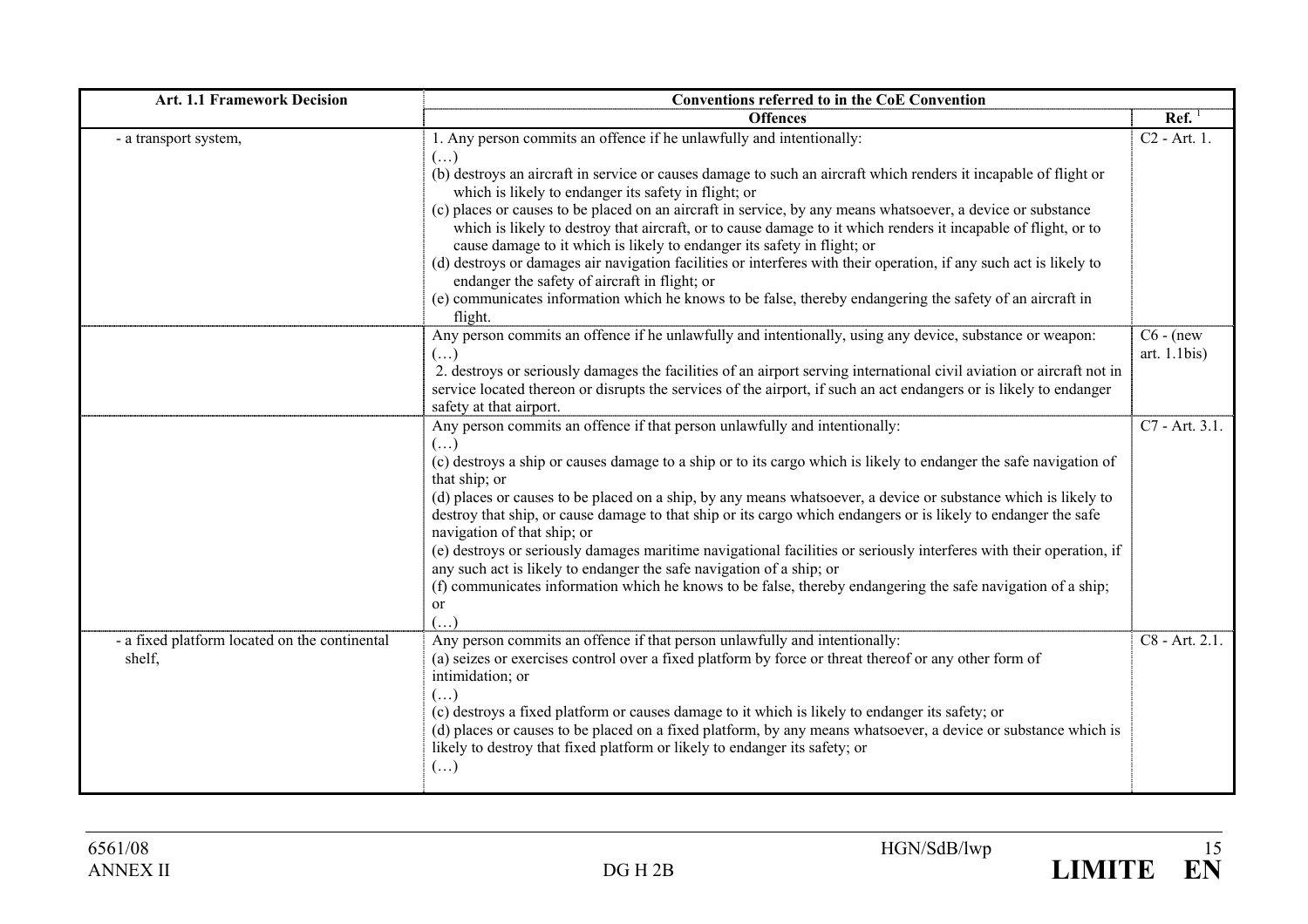| <b>Art. 1.1 Framework Decision</b><br><b>Conventions referred to in the CoE Convention</b>                                                                                                                                          |                                                                                                                                                                                                                                                                                                                                                                                                                                                                                                                                                                                                                                                                                                                                                                 |                 |
|-------------------------------------------------------------------------------------------------------------------------------------------------------------------------------------------------------------------------------------|-----------------------------------------------------------------------------------------------------------------------------------------------------------------------------------------------------------------------------------------------------------------------------------------------------------------------------------------------------------------------------------------------------------------------------------------------------------------------------------------------------------------------------------------------------------------------------------------------------------------------------------------------------------------------------------------------------------------------------------------------------------------|-----------------|
|                                                                                                                                                                                                                                     | <b>Offences</b>                                                                                                                                                                                                                                                                                                                                                                                                                                                                                                                                                                                                                                                                                                                                                 | $\text{Ref.}^1$ |
| (e) seizure of                                                                                                                                                                                                                      |                                                                                                                                                                                                                                                                                                                                                                                                                                                                                                                                                                                                                                                                                                                                                                 |                 |
| - aircraft                                                                                                                                                                                                                          | Any person who on board an aircraft in flight:<br>1. unlawfully, by force or threat thereof, or by any other form of intimidation, seizes, or exercises control of,<br>that aircraft, or attempts to perform any such act, or                                                                                                                                                                                                                                                                                                                                                                                                                                                                                                                                   | C1 -Art. 1      |
| - ships;                                                                                                                                                                                                                            | Any person commits an offence if that person unlawfully and intentionally:<br>(a) seizes or exercises control over a ship by force or threat thereof or any other form of intimidation;()                                                                                                                                                                                                                                                                                                                                                                                                                                                                                                                                                                       | C7 - Art. 3.1.  |
| - or other means of public or goods transport                                                                                                                                                                                       | Any person who seizes or detains and threatens to kill, to injure or to continue to detain another person<br>(hereinafter referred to as the "hostage") in order to compel a third party, namely, a State, an international<br>intergovernmental organization, a natural or juridical person, or a group of persons, to do or abstain from<br>doing any act as an explicit or implicit condition for the release of the hostage commits the offence of taking of<br>hostages ("hostage-taking") within the meaning of this Convention.<br>[Applicable any time there is a driver/passenger in the means of transport in question]                                                                                                                               | $C4 - Art 1.1$  |
| (f) manufacture, possession, acquisition, transport,<br>supply or use of weapons, explosives or of nuclear,<br>biological or chemical weapons, as well as research<br>into, and development of, biological and chemical<br>weapons; |                                                                                                                                                                                                                                                                                                                                                                                                                                                                                                                                                                                                                                                                                                                                                                 |                 |
| nuclear $\rightarrow$                                                                                                                                                                                                               | The intentional commission of:<br>(a) an act without lawful authority which constitutes the receipt, possession, use, transfer, alteration, disposal<br>or dispersal of nuclear material and which causes or is likely to cause death or serious injury to any person<br>or substantial damage to property;<br>(b) a theft or robbery of nuclear material;<br>(c) an embezzlement or fraudulent obtaining of nuclear material;<br>(d) an act constituting a demand for nuclear material by threat or use of force or by any other form of<br>intimidation;<br>$(\ldots)$<br>(f) an attempt to commit any offense described in paragraphs (a), (b) or (c); and<br>$(g)$ an act which constitutes participation in any offense described in paragraphs (a) to (f) | C5 - Art. 7.1.  |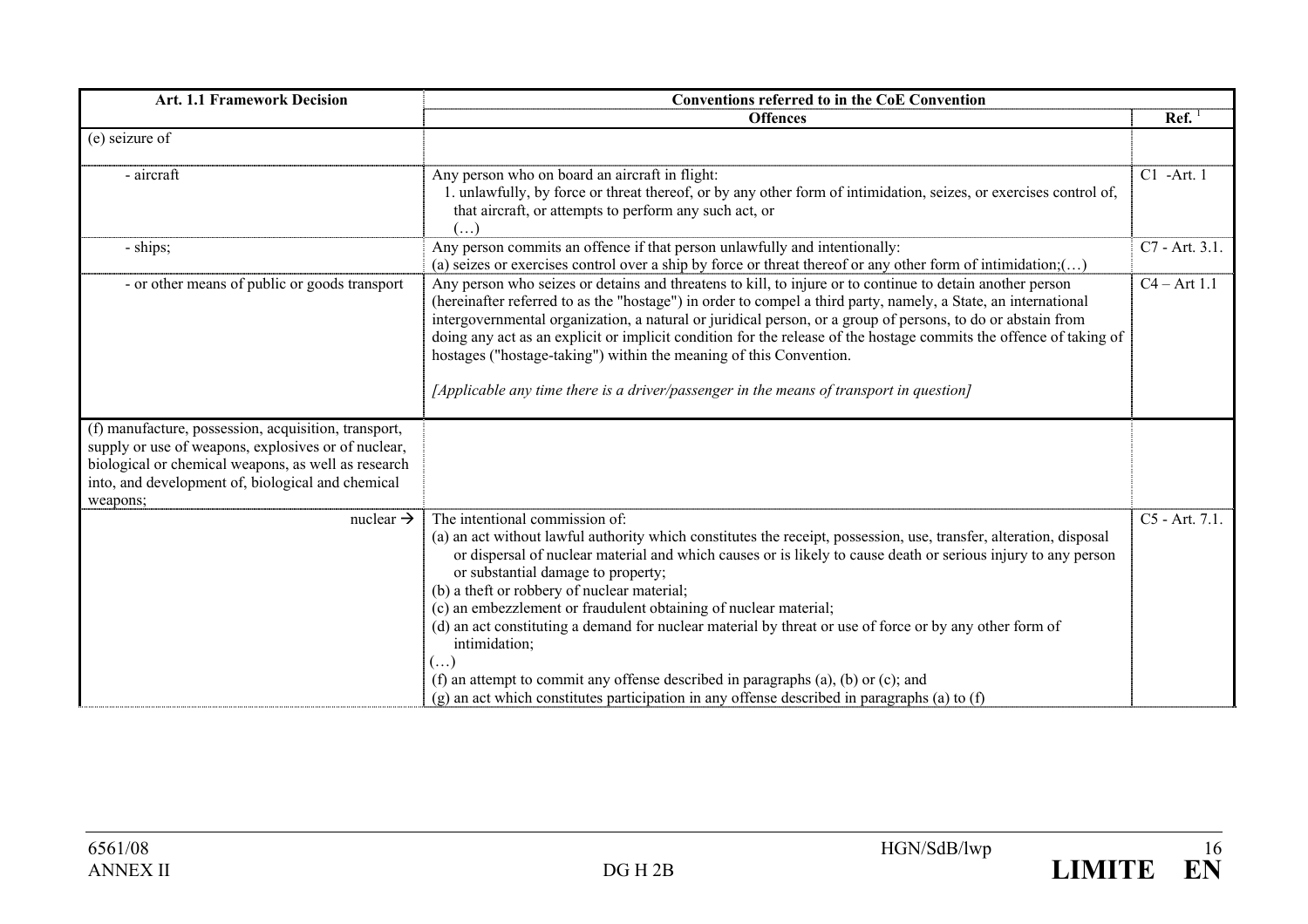| <b>Art. 1.1 Framework Decision</b>                                                                                               | <b>Conventions referred to in the CoE Convention</b>                                                                                                                                                                                                                                                                                                                                                                                                                                                                                                                                                                                                                                                                                                                                                                                                                                                                                                                                                                                                                                                                                              |                                                                       |  |
|----------------------------------------------------------------------------------------------------------------------------------|---------------------------------------------------------------------------------------------------------------------------------------------------------------------------------------------------------------------------------------------------------------------------------------------------------------------------------------------------------------------------------------------------------------------------------------------------------------------------------------------------------------------------------------------------------------------------------------------------------------------------------------------------------------------------------------------------------------------------------------------------------------------------------------------------------------------------------------------------------------------------------------------------------------------------------------------------------------------------------------------------------------------------------------------------------------------------------------------------------------------------------------------------|-----------------------------------------------------------------------|--|
|                                                                                                                                  | <b>Offences</b>                                                                                                                                                                                                                                                                                                                                                                                                                                                                                                                                                                                                                                                                                                                                                                                                                                                                                                                                                                                                                                                                                                                                   | $\text{Ref.}^1$                                                       |  |
| "explosives" $\rightarrow$                                                                                                       | Any person commits an offence if he unlawfully and intentionally $(\ldots)$ places or causes to be placed on an<br>aircraft in service / ship / fixed platform by any means whatsoever, a device or substance which is likely to<br>destroy that aircraft / ship / platform,<br>or to cause damage to<br>that aircraft which renders it incapable of flight, or to cause damage to it which is likely to<br>$\circ$<br>endanger its safety in flight; or<br>that ship or its cargo which endangers or is likely to endanger the safe navigation of that ship; or<br>$\circ$<br>or likely to endanger the safety of that platform                                                                                                                                                                                                                                                                                                                                                                                                                                                                                                                  | $\overline{C2}$ - Art. 1.<br>C7. - Art.<br>3.1.<br>C8. - Art.<br>2.1. |  |
| (g) release of dangerous substances, or causing<br>fires, floods or explosions the effect of which is<br>to endanger human life; | 1. Any person commits an offence if that person unlawfully and intentionally delivers, places, discharges or<br>detonnates an explosive or other lethal device in, into or against a place of public use, a State or Government<br>facility, a public transportation system or an infrastructure facility.<br>- With the intent to cause death or serious bodily injury, or<br>- With the intent to cause extensive distructiion of such place, facility or system where such distruction results<br>or is likely to result in major economic loss<br>2. Any person also commits an offence if that person attempts to commit the offence as set forth in paragraph 1<br>3. Any person commit an offence if that person<br>(a) participates as an accomplice in an offence as set forth in paragraph $1$ or $2$ ; or<br>(b) organises or directs others to commit an offence as set forth in paragraph 1 or 2; or<br>(c) in any other way contributes to the commission of one or more offences as set forth in paragraph 1 or 2 by<br>a group of persons acting with a common purpose; such contribution shall be intentional and either be made | $C_9$ – Article<br>$\overline{2}$                                     |  |
| $\rightarrow$ release of dangerous substances                                                                                    | with the aim of furthering the general criminal activity or purpose of the group or be made in the knowledge of<br>the intention of the group to commit the offence or offences concerned.                                                                                                                                                                                                                                                                                                                                                                                                                                                                                                                                                                                                                                                                                                                                                                                                                                                                                                                                                        | C9                                                                    |  |
|                                                                                                                                  | Explosive or other lethal device means:                                                                                                                                                                                                                                                                                                                                                                                                                                                                                                                                                                                                                                                                                                                                                                                                                                                                                                                                                                                                                                                                                                           |                                                                       |  |
|                                                                                                                                  | (a) An explosive or incendiary weapon or device that is designed or has the capability to cause death, serious<br>body injury or substantial material dammage; or                                                                                                                                                                                                                                                                                                                                                                                                                                                                                                                                                                                                                                                                                                                                                                                                                                                                                                                                                                                 | C9 Article 2<br>$+$ Article 1.3<br>on                                 |  |
|                                                                                                                                  | (b) A weapon or device that is designed, or has the capability, to cause death, serious body injury or<br>substantial material dammage through the release, dissemination or impact of toxic chemicals,<br>biological agents or toxins or similar substances or radiation or radiactive material.                                                                                                                                                                                                                                                                                                                                                                                                                                                                                                                                                                                                                                                                                                                                                                                                                                                 | definitions<br>definitions                                            |  |

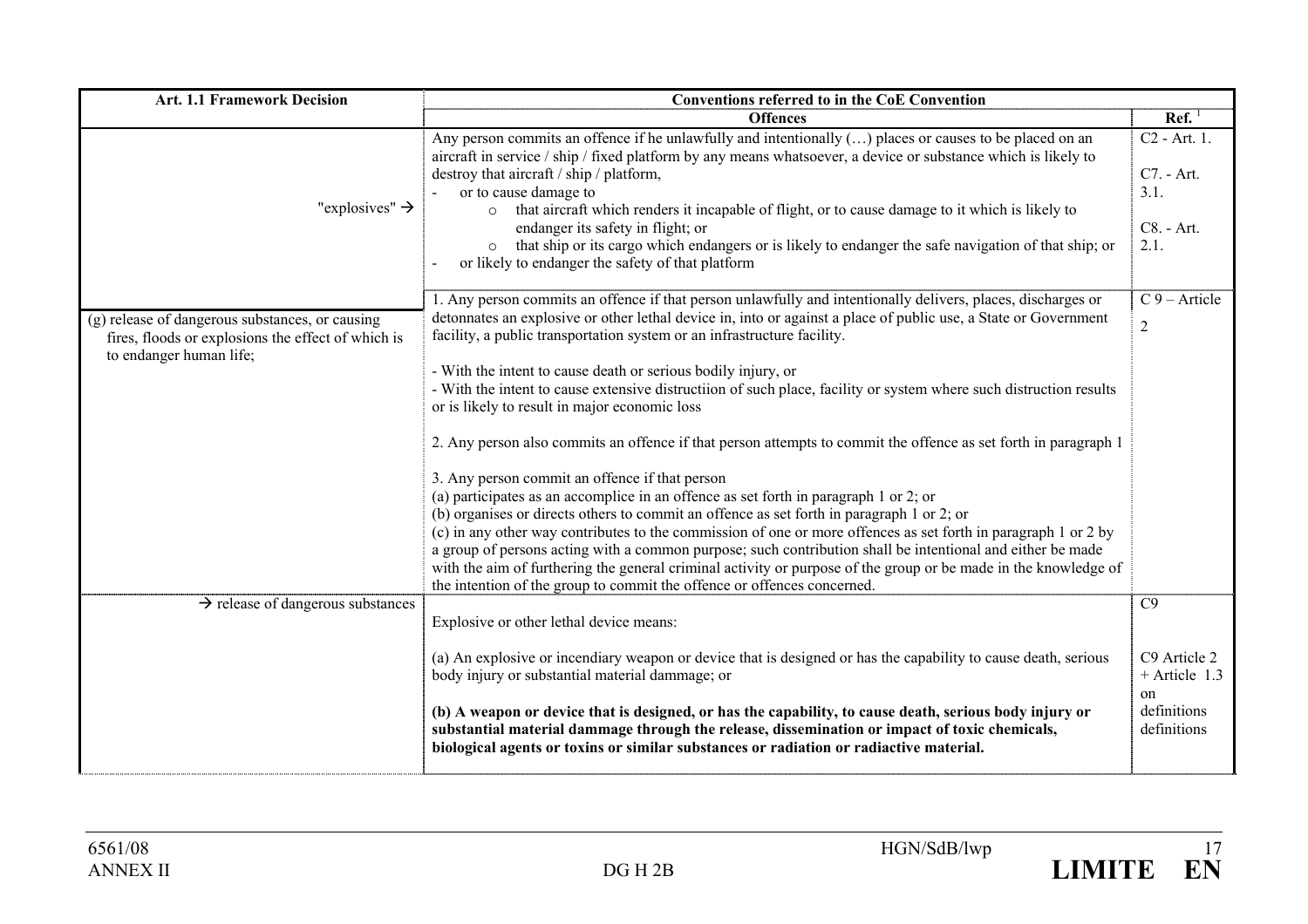| <b>Art. 1.1 Framework Decision</b>                                                                                                                              | <b>Conventions referred to in the CoE Convention</b>                                                                                                                                                                                                                                                                                                                                                                                         |                                                                  |
|-----------------------------------------------------------------------------------------------------------------------------------------------------------------|----------------------------------------------------------------------------------------------------------------------------------------------------------------------------------------------------------------------------------------------------------------------------------------------------------------------------------------------------------------------------------------------------------------------------------------------|------------------------------------------------------------------|
|                                                                                                                                                                 | <b>Offences</b>                                                                                                                                                                                                                                                                                                                                                                                                                              | $\text{Ref.}^1$                                                  |
| $\rightarrow$ or causing fires, floods or explosions the effect<br>of which is to endanger human life;                                                          | Applicable anytime fires, floods or explosions are caused by "explosives or other lethal devices" as described<br>above and according to Article 2.                                                                                                                                                                                                                                                                                          |                                                                  |
| (h) interfering with or disrupting the supply of<br>water, power or any other fundamental natural<br>resource the effect of which is to endanger<br>human life; | For the purposes of this Convention:<br>2. "Infrastructure facility" means any publicly or privately owned facility providing or distributing services for<br>the benefit of the public, such as water, sewage, energy, fuel or communications.<br>Applicable anytime the damage is caused by "explosives or other lethal devices" as described above and<br>according to Article 2.                                                         | C9 Article 2<br>+ Article 1.2<br><sub>on</sub><br>definitions    |
| (i) threatening to commit any of the acts listed in (a)<br>to $(h)$ .                                                                                           | The intentional commission of:<br>$(\ldots)$<br>(e) a threat:<br>(i) to use nuclear material to cause death or serious injury to any person or substantial property damage, or<br>(ii) to commit an offense described in subparagraph (b) in order to compel a natural or legal person,<br>international organization or State to do or to refrain from doing any act;                                                                       | C5 - Art. 7.1.                                                   |
|                                                                                                                                                                 | The intentional commission of:<br>$(\ldots)$<br>(c) A threat to commit any such attack [against an internationally protected person];<br>$(\ldots)$                                                                                                                                                                                                                                                                                          | C <sub>3</sub> - Art. 2.1                                        |
|                                                                                                                                                                 | Any person also commit an offence if that person:<br>Threatens, with or without condition, as is provided for under national law, aimed at compelling a physical or<br>juridical person to do or refrain from doing any act, to commit any of the offences set forth in paragraph 1,<br>subparagraphs (b), (c) and (e), if the threat is likely to endanger the safe navigation of the ship in<br>question/the safety of the fixed platform. | $C$ 7 – Art. 3.2<br>(c)<br>$C8 - Art. 3.1$<br>(a)<br>C4-Art. 1.1 |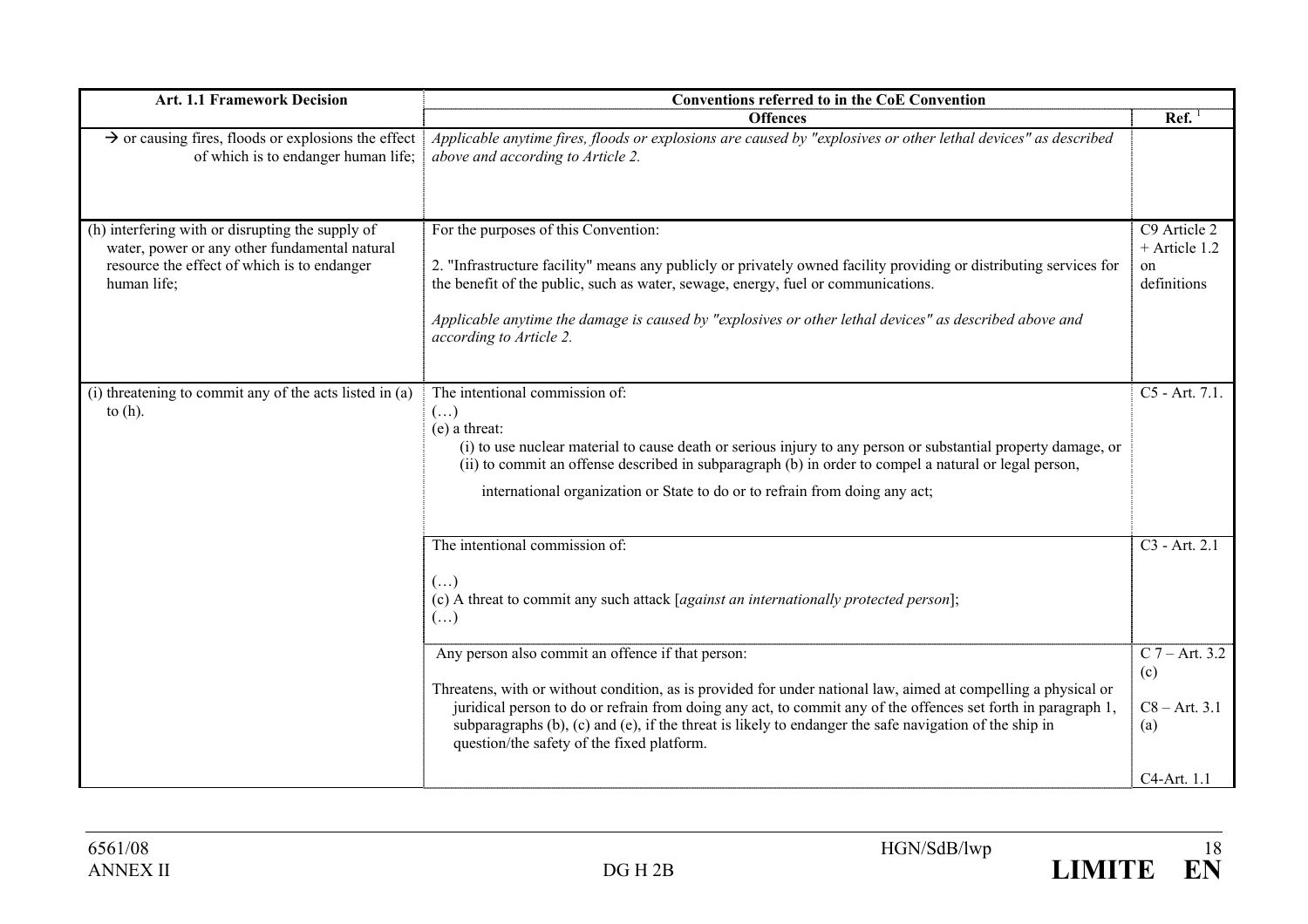| <b>Art. 1.1 Framework Decision</b> | <b>Conventions referred to in the CoE Convention</b>                                                                                                                                                                                                                                                                                                                                       |                                                                        |
|------------------------------------|--------------------------------------------------------------------------------------------------------------------------------------------------------------------------------------------------------------------------------------------------------------------------------------------------------------------------------------------------------------------------------------------|------------------------------------------------------------------------|
|                                    | <b>Offences</b>                                                                                                                                                                                                                                                                                                                                                                            | Ref.                                                                   |
|                                    | Additionally, threatening to kill, to injure or to continue detaining another person is part of the definition of<br>hostage taking<br>And threatening to use the force is part of the seizure of aircrafts, ships and fixed platforms                                                                                                                                                     | $Cl$ - Art. $1(a)$<br>$C7 - Art.$<br>3.1(a)<br>$C_8 - Art. 3.1$<br>(a) |
|                                    | Not covered by Art. 1.1. of the FD (only to some extent by Article 2.2., $\rightarrow$ participation in a terrorist group)                                                                                                                                                                                                                                                                 |                                                                        |
|                                    | Any person commits an offence within the meaning of this Convention if that person by any means, directly or<br>indirectly, unlawfully and wilfully, provides or collects funds with the intention that they should be used or in<br>the knowledge that they are to be used, in full or in part, in order to carry out:                                                                    | $C10 - Art.$<br>2.1.                                                   |
|                                    | (a) An act which constitutes an offence within the scope of and as defined in one of the treaties listed in the<br>annex; or                                                                                                                                                                                                                                                               |                                                                        |
|                                    | (b) Any other act intended to cause death or serious bodily injury to a civilian, or to any other person not<br>taking an active part in the hostilities in a situation of armed conflict, when the purpose of such act, by its<br>nature or context, is to intimidate a population, or to compel a government or an international organization to<br>do or to abstain from doing any act. |                                                                        |